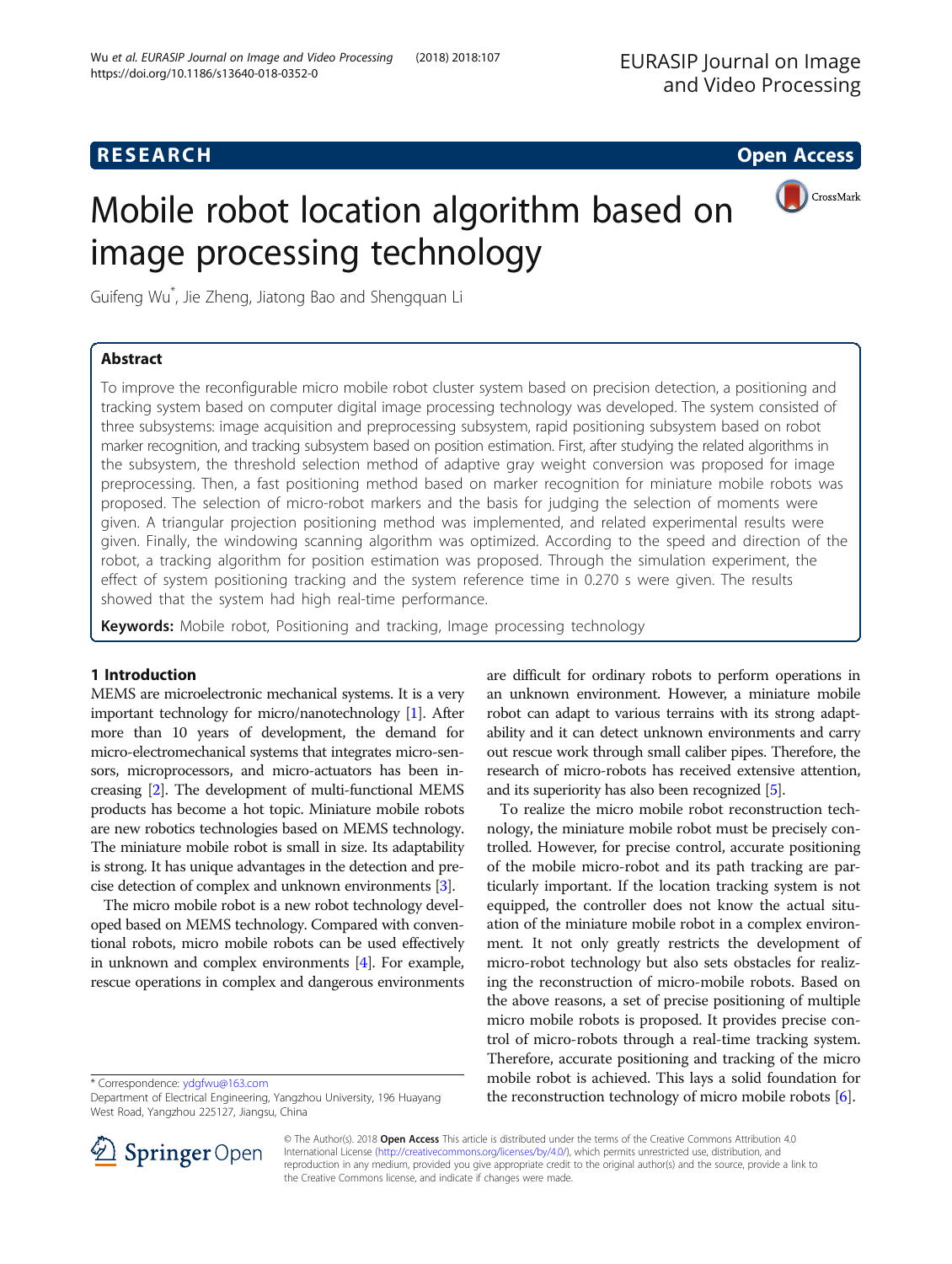#### 2 State of the art

The difference between a modular robot and a conventional robot is that it can be used very effectively in unknown environments and complex environments. Proteo is an unconventional reconfigurable module robot. It was proposed by Japanese scholars in 2000. Each module of the robot is a rhombic dodecahedron. Each surface has a certain connection mechanism, so that modules and modules can be interconnected. The bindiny mechanism is mainly composed of electromagnets. The electromagnet bindiny mechanism is mainly distributed on the edge of each surface. The robot system is made up of a series of diamond homogeneous units.

The Fractal reconfigurable robot was proposed by the German scholar Michale in 1994. Fractal is a robot consisting of a series of identical cubes and bolts and a series of slots. Each surface of the cube has bolts and grooves. Through these mechanisms of bolts and grooves, the robot completes geometric transformations to accomplish specific tasks. The structure of the robot is achieved by sliding a cube or series of cubes on the contact surface. This mechanism seems to be difficult to achieve in reality. Research results show that the vast majority of it only appears in simulations.

Robot positioning is an indispensable part of the reconfigurability of micro-mobile robots. Meng et al. used eight Polaroid sonars to extract features such as planes, corners, and cylinders in an indoor environment and used AEKF fusion encoders and sonar information to locate robots. Drumheller extracts line segment features from the indoor environment information acquired by the sonar and matches the map to locate the robot. However, the accuracy of sonar measurement is not high. It has a "blind" defect. There is a great deal of uncertainty in the data returned by sonar.

# 3 Method: the processing flow of the global positioning and tracking system

The micro mobile robot global positioning tracking system is used to locate the multiple robot clusters on the experimental platform and capture the tracking system in real time according to their trajectories. It is in the entire micro-mobile robot experimental platform in the information acquisition, and the real-time position information is passed to the control system. The control system corrects the moving route of the mobile robot so as to realize the overall control of the miniature mobile robot cluster and achieve the purpose of reconstruction. Therefore, in the entire micro mobile robot experimental platform system, it is in the status of information recovery and feedback loop, as shown in Fig. 1.

According to the characteristics of the mobile robot platform, the global positioning system of the micro mobile robot consists of three major subsystems. The three major subsystems are the image acquisition and image Micro mobile robot global positioning and tracking system Fig. 1 Flow chart of a miniature mobile robot experimental platform

robot movemen

 $Control signal$  Micro mobile

preprocessing module, the micro mobile robot label identification and positioning module, and the micro mobile robot position estimation and tracking module.

# 4 Preprocessing of scene images of miniature mobile robots

The image processing method mainly performs preprocessing, filtering, and segmentation on the image. This lays the foundation for subsequent location tracking. The complexity of subsequent operations is reduced, the accuracy is improved, and the real-time effects of the overall system are improved.

The Gaussian kernel smoothing filter is an excellent smoothing filter with very good performance. If the spatial domain error is  $\Delta x$ , the frequency domain error is  $Δω$ . Their relationship is as in formula (1):

$$
\Delta x \Delta \omega \ge \frac{1}{4} \tag{1}
$$

The choice of the best filter is to optimize this relationship. The Fourier transform of the Gaussian function is still a Gaussian function. Therefore, the Gaussian function can form a low-pass filter with smooth performance in both the time domain and the frequency domain. Gaussian filters can be optimized in both the time and frequency domains [[7\]](#page-7-0).

A Gaussian smoothing filter is used to filter the scene image. The template operation is used in the specific processing process, which can avoid complicated mathematical calculations, and the method is simple and the processing speed is fast. The Gaussian template used is:

$$
\frac{1}{16} \begin{bmatrix} 1 & 2 & 1 \\ 2 & 4 & 2 \\ 1 & 2 & 1 \end{bmatrix}
$$
 (2)

The processing results are shown in Fig. [2.](#page-2-0)

Image segmentation is based on the criteria of image features or feature sets to divide the image plane into a series of "meaningful" regions, which is the first thing that needs to be done to achieve automatic image analysis. In the Figs. 1, [2](#page-2-0), [3,](#page-3-0) [4](#page-3-0), and [5](#page-5-0) represents the part that needs to

Miniature mobile robot remodeling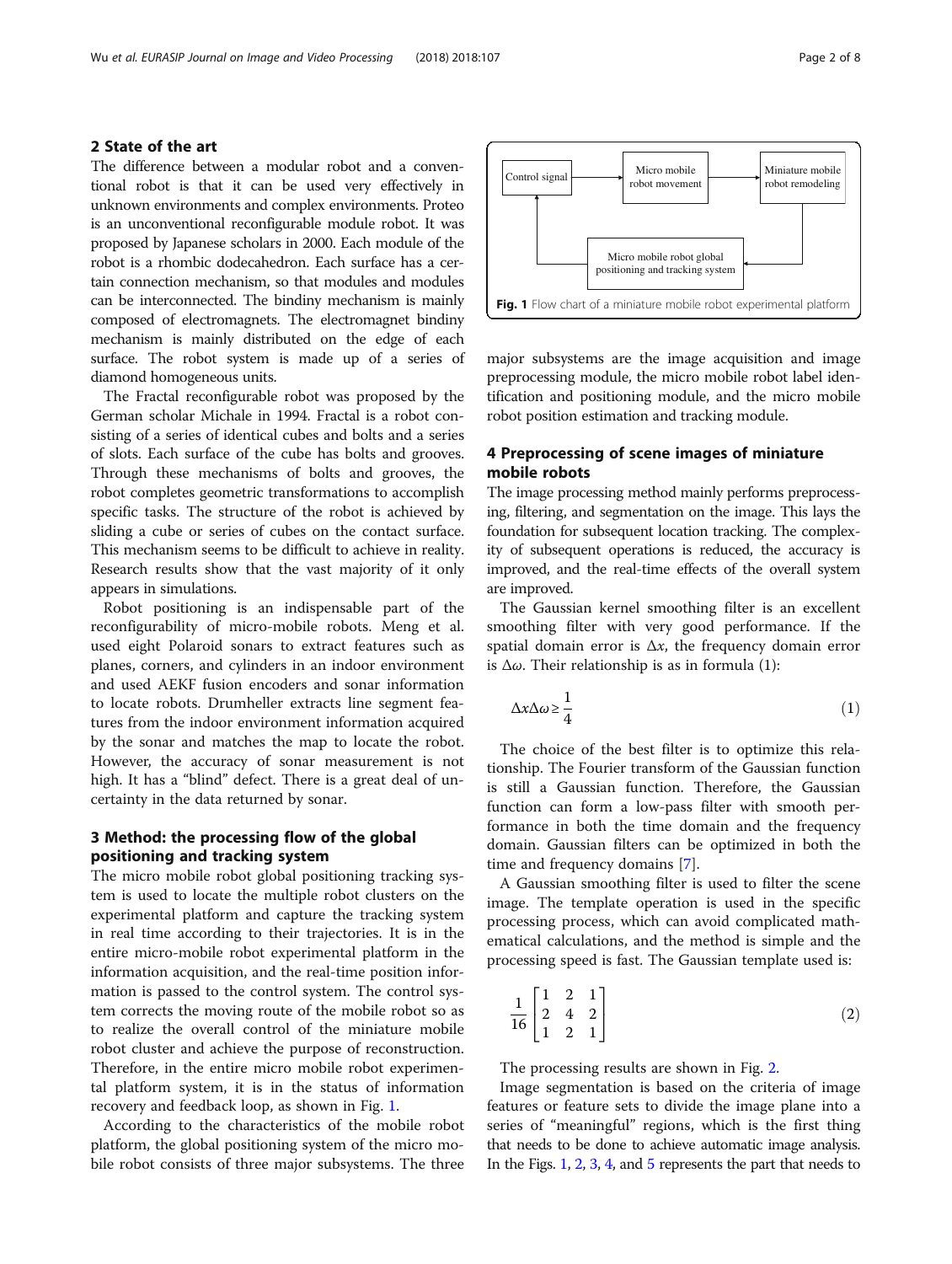be smoothed.Taking the system processing reference time as the standard, the grayscale threshold segmentation is used to binarize the image. The theory of classical grayscale adaptive threshold selection was introduced. Combined with the particularity of the experimental scene, a method of scene binarization based on adaptive gray threshold selection is proposed. This method has a fast processing speed, good real-time performance, and good segmentation effect.

A simpler method of adaptive threshold selection is to determine a neighborhood window centered on each pixel, calculate the maximum and minimum values of

the pixels in the window, and then take their mean as the threshold  $[8]$  $[8]$ . C represents the current pixel, and P is an eight-neighbor pixel of C. maxValue represents the maximum gray value of the eight-neighborhood pixels, and minValue represents the minimum gray value of the eight-neighborhood pixels. The threshold is set to:

$$
T = \frac{\text{maxValue} + \text{minValue}}{2}
$$
 (3)

The 50\*50-pixel window is used for the alignment scan. In this way, the adaptive threshold selection can be completed with the highest efficiency and the image segmentation binarization processing can be completed.

Grayscale histogram extraction is performed on the image in the scanning window, and different grayscale intensities are weighted. The grayscale threshold of the image area is between 250 and 255. Therefore, the weight of the grayscale intensity in the threshold of the region is increased, and the weight of the grayscale intensity of the image background is correspondingly reduced.

Figure [3](#page-3-0) shows the experimental results of gray weight conversion. Two hundred fifty different pixels were used. The gradations are 0 to 250, respectively. After completing the weighted histogram extraction, the optimal gray threshold is selected by means of the concept of low-pass filter in the discrete signal processing system [[9](#page-7-0)]:

$$
T_{\text{best}} = \max \left\{ T_i \left| \frac{\ln I_{\text{max}}}{\ln I_{Ti}} \right\rangle \beta, T_i < T_{I \text{ max}} \right\} \tag{4}
$$

In Eq. (4),  $T_{\text{best}}$  represents the optimal gray threshold.  $I_{\text{max}}$  represents the strongest grayscale intensity in the window.  $T_{\text{Imax}}$  represents the grayscale threshold of the grayscale corresponding to the strongest grayscale intensity.  $\beta$  is a fixed constant. The optimal gray threshold is to find the first gray point with the attenuation degree  $\beta$ from the strongest point of gray to the minimum gray direction and use this point as the optimal gray threshold. In the system, the value of  $\beta$  is 2.3.

Under the same conditions, this kind of image binarization method based on adaptive selection of optimal gray-scale threshold was simulated. Since the method first looks for  $T_{\text{best}}$ , when the  $T_{\text{best}}$  does not exist, it is no longer necessary to perform calculations on the pixels within the window. As a result, the computational overhead is significantly reduced. The reference time is only 23 ms. This method is still applicable in the environment where the continuity of light changes. Therefore, this method was chosen to be used in the global positioning and tracking system of miniature mobile robots. Figure [4](#page-3-0) shows the result of image segmentation.

<span id="page-2-0"></span>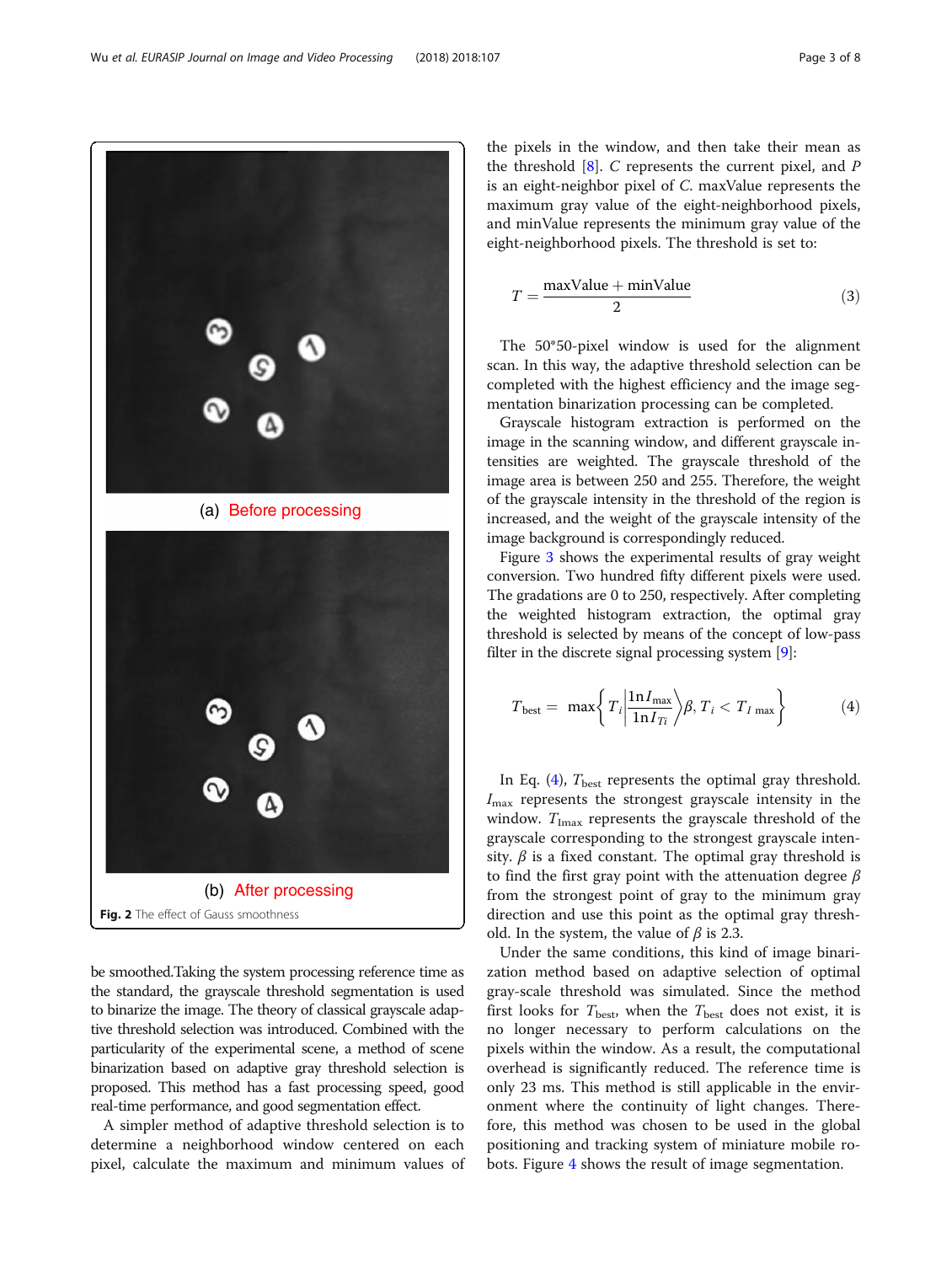<span id="page-3-0"></span>

# 5 Fast localization of micro mobile robot based on mark recognition

# 5.1 Feature extraction and marker selection of robot markers

The feature description of the robot tag refers to the use of some special algorithms to extract the imaged robot tag information. Its unique features are preserved. It can be described in computer-cognizable form, such as numerical value and display, so as to realize the description of the mark. This form of computer-recognized image information is called the feature value of the image [[10](#page-7-0)]. The characteristic value of the image may be a single value, but it may also be a set of single values. Regardless of the image feature value has several numeric elements, it must have a one-to-one correspondence with the image tag itself.

The moment invariant of the image is used to mark the robot. The geometric moment function is defined as follows:

$$
m_{pq} = \sum_{(x,y)\in C} x^p y^q f(x,y) \tag{5}
$$

$$
\mu_{pq} = \sum_{(x,y)\in C} (x-\overline{x})^p (y-\overline{y})^q f(x,y) \tag{6}
$$

Five different micro mobile robots need to be tracked in the micro mobile robot global positioning tracking

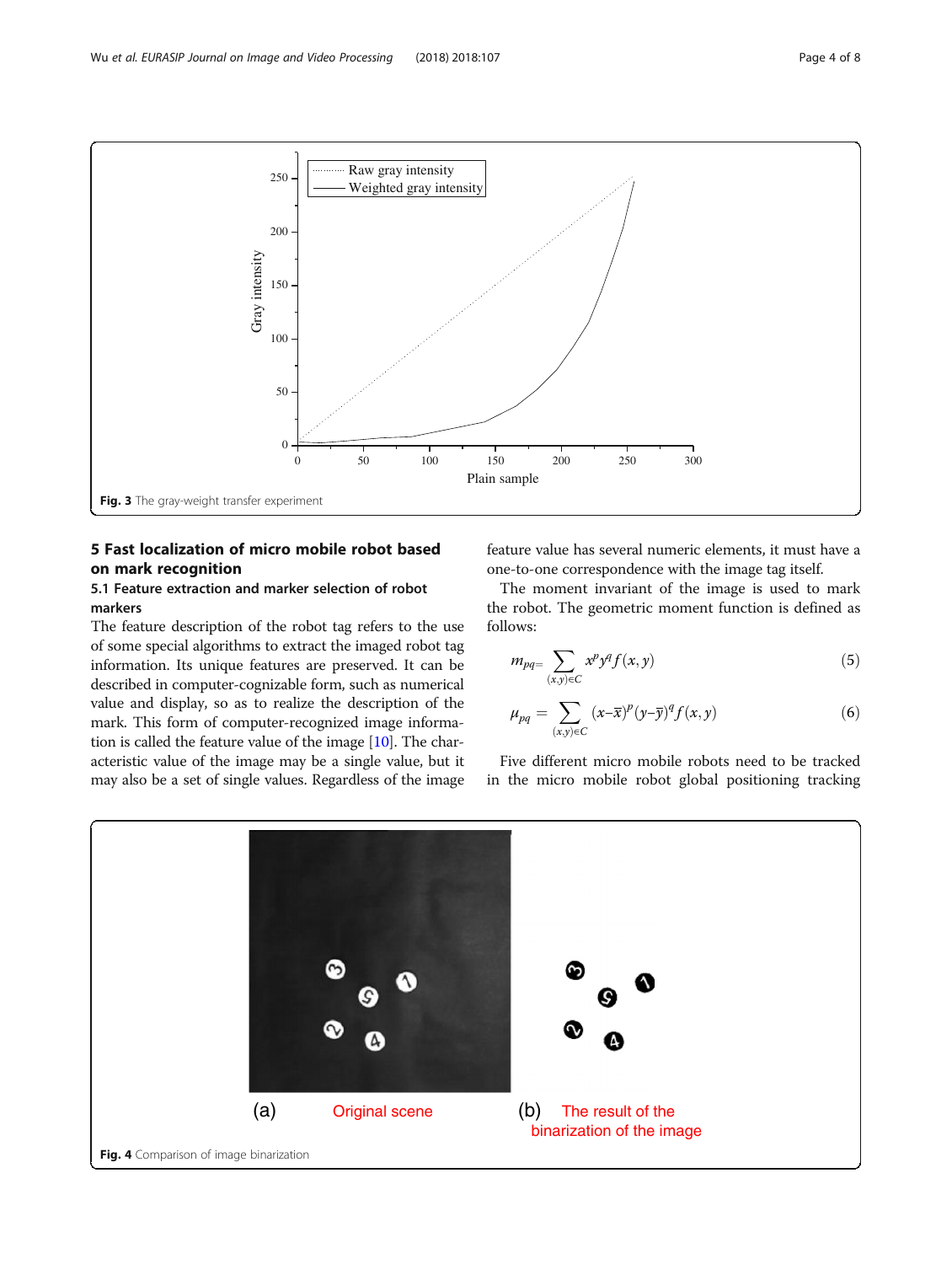system. According to the requirements, the five micro mobile robot models are marked with Arabic numerals, and the circular geometric shape embedded with Arabic numerals is used as the robot candidate mark.  $n$  is 3, and  $m$  is 1. The geometric moments were tested under the same conditions. The experimental results are shown in Table 1:

It can be seen from the experimental results that the geometric moment value is outstanding in the rotation and translation, which meets the system requirements. There is a slight deviation in the dimensional invariance, but the system does not require high-dimensional invariance. Therefore, the geometric moment image feature operator satisfies the needs of the system, and the algorithm is used to match the robot markers on the scene image.

When the tag recognition system completes the identification of the image scene robot, and locks the area, it is necessary to calculate the center point of the marker, so as to determine the location of the robot. The common practice is to scan the entire area of the black pixel in the area and calculate the center position of the black pixel. Then, the white pixel center position is calculated in the same way. The weighted average of two center positions and the marked center position is considered to be the position of the robot's scene.

This general positioning method is very accurate for strictly geometrically symmetrical graphics. However, the system's tags include Arabic numerals. It is non-geometrically symmetrical. Therefore, the traditional positioning method will affect the positioning accuracy. A triangular projection mapping method based on the principle of similar triangles is proposed. The principle is shown in Fig. [5](#page-5-0). The principle is a similar triangular projection mapping. The algorithm is also named accordingly.

Table 1 Verification of geometric moments

The circular mark is reduced to the base of the triangle, and the diameter D of the circular mark is the base of the triangle. For a given base, an isosceles triangle with a height of H can always be made. Obviously, the apex O of the isosceles triangle at this time is the projection of the circular mark center C in the isosceles triangle region. The remaining points can also be converged to the apex through an isosceles triangle projection. According to the triangular projection mapping method, only the black pixel point information of the edge of the mark is needed to calculate the position of the center point, so that the center position of the mark is accurately calculated. The positioning of the miniature mobile robot in the global scene is realized.

## 5.2 Implementation of robot marking recognition and positioning subsystem

Figure [6](#page-5-0) shows the flow chart of the marking and location subsystem of micro mobile robot. When the subsystem receives the preprocessed robot scene image sent by the image preprocessing subsystem, a 50\*50 window scanning is performed and the black and white ratio calculation is performed. When the black-and-white pixel ratio of the image scene information in the scanning window is close to the mark black and white ratio, the window is locked and the moment value is judged, and the robot serial number is obtained.

Then, a triangular projection mapping is performed to obtain the position of the mark in the image scene. Since the actual scene of the robot corresponds to the image scene one by one, when the position marked in the image scene is obtained, the position of the robot in the actual scene is also determined. Figure [7](#page-5-0) shows the

|                    | Number 1               | Number 1               | Number 1 | Number 1 | Number 1 |  |  |  |
|--------------------|------------------------|------------------------|----------|----------|----------|--|--|--|
| Rotation angle (°) | Geometric moment value |                        |          |          |          |  |  |  |
| $\mathbf 0$        | 0.236                  | 0.935                  | 0.619    | 0.317    | 0.702    |  |  |  |
| 90                 | 0.238                  | 0.930                  | 0.622    | 0.317    | 0.701    |  |  |  |
| 180                | 0.236                  | 0.934                  | 0.613    | 0.322    | 0.699    |  |  |  |
| 270                | 0.237                  | 0.937                  | 0.615    | 0.313    | 0.702    |  |  |  |
| Zoom (multiple)    |                        | Geometric moment value |          |          |          |  |  |  |
|                    | 0.236                  | 0.935                  | 0.619    | 0.317    | 0.702    |  |  |  |
| 0.5                | 0.234                  | 0.936                  | 0.618    | 0.310    | 0.708    |  |  |  |
| 1.5                | 0.236                  | 0.935                  | 0.618    | 0.314    | 0.703    |  |  |  |
| 2                  | 0.239                  | 0.940                  | 0.622    | 0.313    | 0.711    |  |  |  |
| Rotation angle (°) |                        | Geometric moment value |          |          |          |  |  |  |
| $-45$              | 0.236                  | 0.935                  | 0.619    | 0.317    | 0.702    |  |  |  |
| $\mathbf{0}$       | 0.236                  | 0.935                  | 0.619    | 0.317    | 0.702    |  |  |  |
| 45                 | 0.236                  | 0.935                  | 0.619    | 0.317    | 0.702    |  |  |  |
| 135                | 0.236                  | 0.935                  | 0.619    | 0.317    | 0.702    |  |  |  |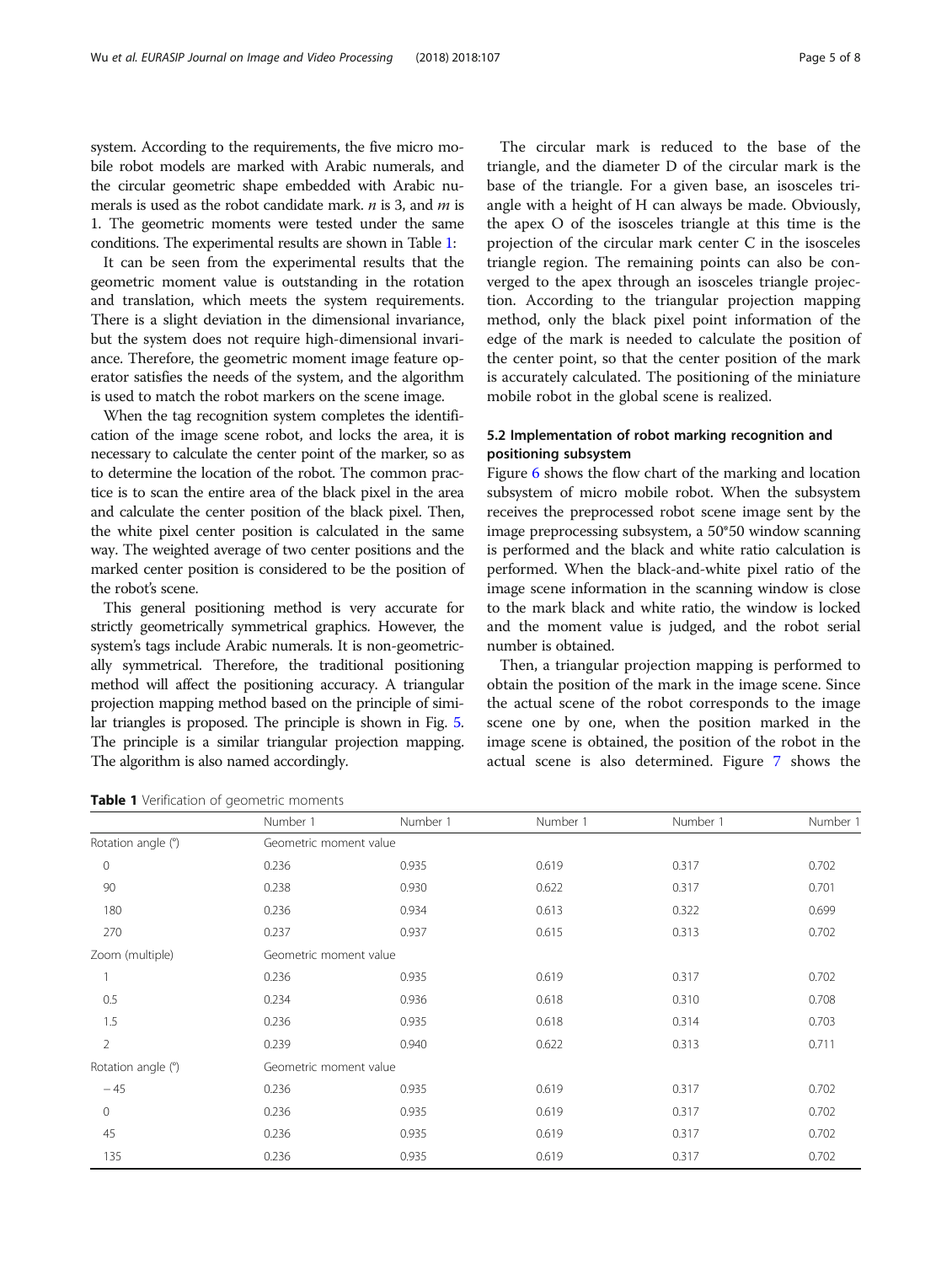<span id="page-5-0"></span>

experimental results. The blue dot indicates the center of the mark, that is, the position of the robot. The entire process takes about 220 ms of reference time.

# 6 Fast localization results and discussions of micro mobile robot based on mark recognition

Robot tracking is the same as robot identification and positioning. It is also a hot issue in recent years. The entire micro mobile robot global positioning tracking system is based on image processing technology. The trajectory of the robot movement also changes in real time with the interference factors of the control system, such as noise and mechanical factors, and the given path is not determined. The robot itself has very low random mobility. Therefore, the image window scanning method tracks the positioned micro mobile robot.

#### 6.1 Traditional scans and tracking

The traditional fenestration scan tracking algorithm is relatively simple, but its limitations are very large. Traditional window scanning and tracking algorithms have high requirements on the real-time performance of the system. If the system's real-time performance is not enough or the robot moves too fast, it will cause the robot to run out of the established window scanning range, resulting in the failure of the tracking algorithm. To solve this problem, the window scanning window can only be expanded. However, the risk of expanding



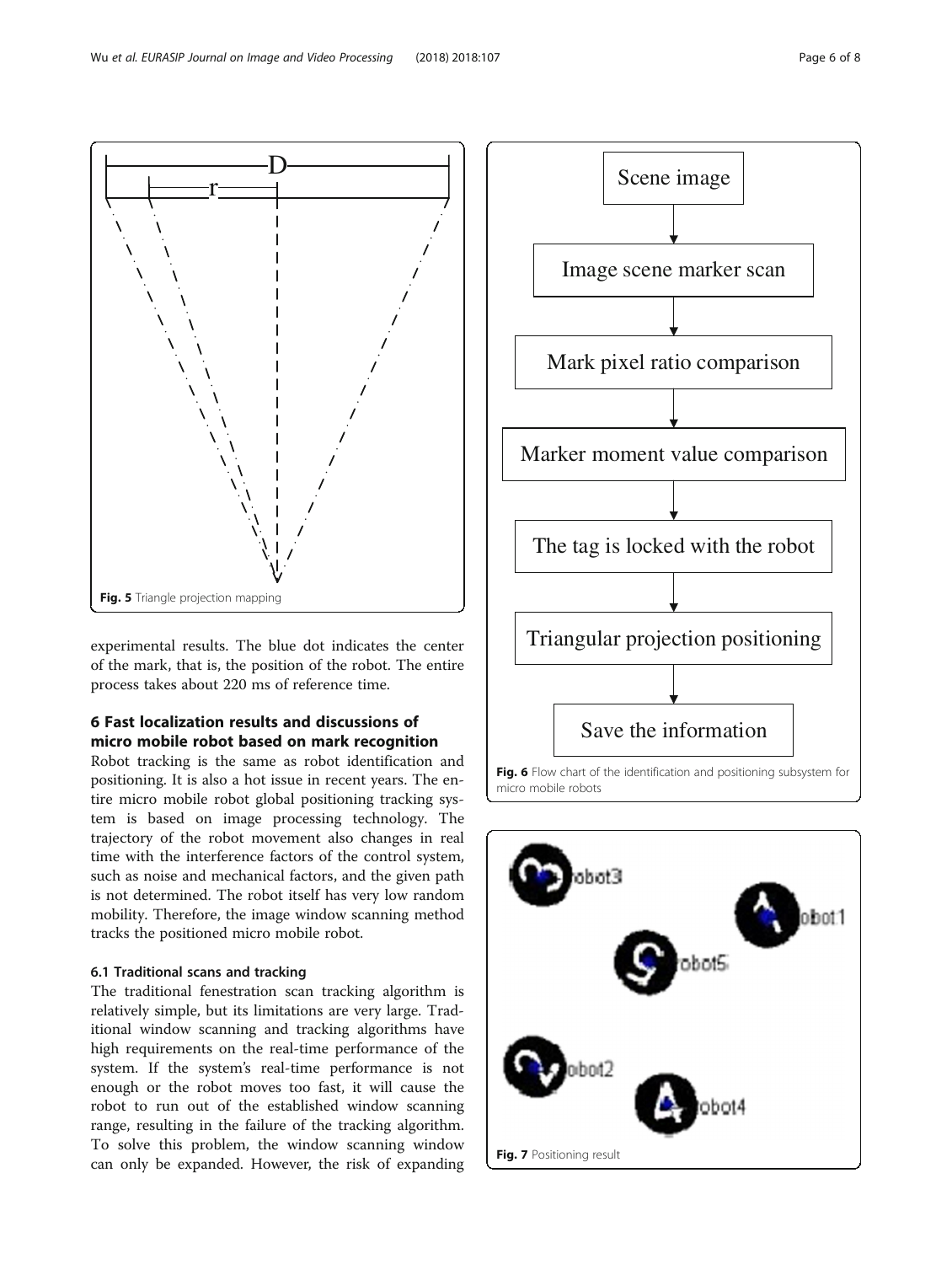| O(x,y) |                                          | H(x)<br>H(y) | (x,y) |
|--------|------------------------------------------|--------------|-------|
|        | Fig. 8 Position estimation block diagram |              |       |

the window scanning window is to further reduce the real-time performance of the system. Since the number of scanned pixels is squared-increase, the time complexity of the algorithm increases with the increase of the windowing window into a geometric progression, which will greatly reduce the real-time performance of the system. It can be seen from the above that the traditional method of window selection for window scanning and tracking has certain blindness. Therefore, traditional window tracking algorithms cannot be applied to global positioning and tracking systems.

# 6.2 Velocity-based location prediction and tracking algorithm for mobile robots

Considering the limitations of traditional fenestration and tracking, the algorithm is improved according to the actual situation of the micro mobile robot system. Combined with the traditional method of window scanning, a position prediction system based on robot speed is proposed, which can achieve a targeted window scan tracking, thus solving the influence of the limitation of the window scans and tracking method. The speed-based position estimation tracking algorithm first implements the speed conversion, that is, the actual speed value (mm/s) is converted into a value (pixs/s) that passes the pixel points per second. This value is called the image scene speed value. The position estimation of a speed-based miniature mobile robot can be represented as shown in Fig. 8.

The initial position is  $O(x, y)$  and the estimated position is  $O'(x, y)$ . *H* is:

$$
H: O' = O + u \cdot T \tag{5}
$$

 $O'(x, y)$  is obtained. When the scene of the next frame of the image is obtained, a square is scanned with  $O(x, y)$  as the center and  $\rho a$  as the side.  $a$  is the length of the external square of the robot marker, and  $\rho$  is the suppression error coefficient. There is noise in the control system. The micro-robot experimental platform inevitably causes mechanical errors. It will further cause the deviation of the robot's motion path. The  $\rho$  value is 1.2 in this system. The position estimation tracking algorithm and the traditional windowing scanning algorithm are compared through simulation experiments. The experimental results are shown in Table 2.

Obviously, the position estimation tracking algorithm greatly reduces the number of points for window scanning, increases the real-time performance of the system, and achieves the purpose of rapid capture and tracking.

# 6.3 Implementation of tracking algorithm based on position prediction

The position estimation tracking algorithm is simulated on the MATLAB simulation platform. The flow chart is shown as in Fig. [9](#page-7-0). When the global positioning control system gets the global mobile robot global image scene for the first time and passes through the image preprocessing subsystem and the mark recognition subsystem, the position of the next position of the micro mobile robot is estimated. When the system receives the image processed by the image preprocessing subsystem for the second time, window scanning is performed on the image scene at the estimated position. The positioning of the robot was then performed using a triangular projection method. The reference time for the entire global positioning and tracking system is 0.270 s.

#### 7 Conclusions

A global positioning and tracking system based on miniature mobile robots was discussed. The system mainly includes three major subsystems: image acquisition and preprocessing subsystems, robot tag identification and positioning subsystems, and position estimation-based tracking subsystems.

In the image acquisition and preprocessing subsystem, the method of gray adaptive selection suitable for the system is proposed, and the experimental results are given. Based on the marker recognition, a robot-based marker image recognition method is proposed to locate the robot. The shape of the micro-robot mark is selected, and the image moment that describes the mark feature is most suitable. The triangular projection mapping positioning method for fast positioning is described. Finally, the specific implementation of the subsystem is given, as well as the reference time and scene effects. In the location estimation and tracking research, a window

Table 2 Experimental comparison of position prediction tracking algorithm

|                    | Location estimation tracking algorithm |       |       | Traditional window scanning |       |        |
|--------------------|----------------------------------------|-------|-------|-----------------------------|-------|--------|
| Speed (mm/s)       | .b                                     |       |       | $\circ$                     |       | 5.C    |
| Hit                |                                        |       |       |                             |       |        |
| Scanning points    | 360                                    | 360   | 360   | 342                         | 7280  | 24,800 |
| Reference time (s) | 0.017                                  | 0.018 | 0.016 | 0.017                       | 0.184 | 0.860  |